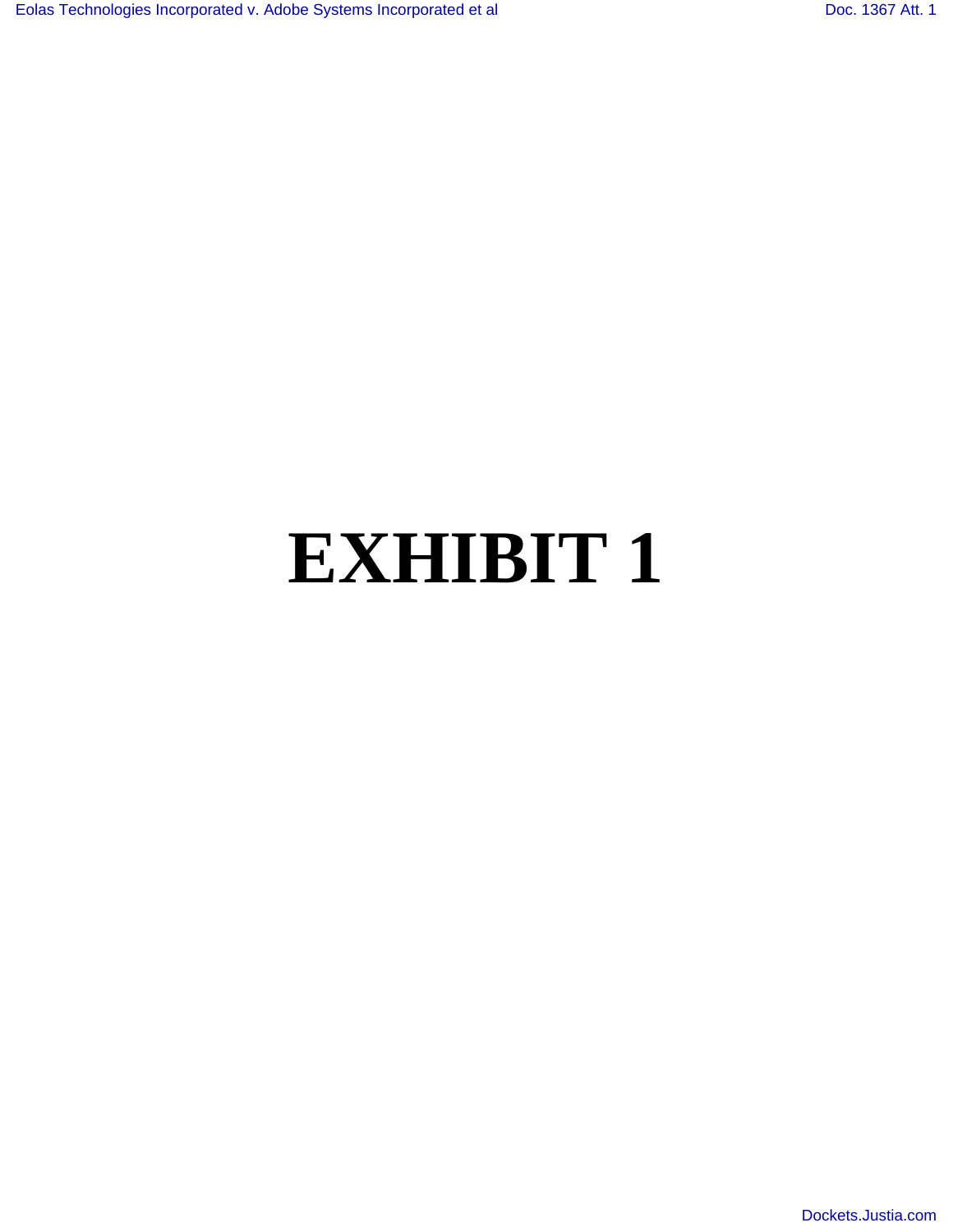```
<!DOCTYPE hmml SYSTEM> 
\leqHMMT.\leq<TITLE>test input</TITLE> 
<H1>FORM samples</H1> 
<P>This document contains a variety of forms as supported by viola, in HMML. 
<FORM ACTION="mailto:pei@ora.com"> 
<MH>Subject: A survey</MH> 
<P>Please enter your name: 
<INPUT name="UserName" envvar="USER"> 
<P>age: 
<INPUT name="Age" type="percent" value=10 envvar="AGE"> 
<br> <math display="inline">p</math>Sex: 
<HPANE> 
<INPUT maxwidth=30 name="sex" value="male" type="radio"><P>Male 
<INPUT maxwidth=30 name="sex" value="female" type="radio"><P>Female 
</HPANE> 
</FORM><FORM ACTION="mailto:pei@ora.com"> 
<H2>Pizza sizes</H2> 
<HPANE> 
<INPUT maxwidth=30 name="size" value="small" type="radio" checked><P>small 
<INPUT maxwidth=30 name="size" value="medium" type="radio"><P>medium 
<INPUT maxwidth=30 name="size" value="large" type="radio"><P>large 
</HPANE> 
<HR><H2>Toppings</H2> 
<P>add 25 cents for each topping 
<HPANE> 
<INPUT maxwidth=30 name="Anchovies" type="check"><P>Anchovies 
<INPUT maxwidth=30 name="Salami" type="check"><P>Salami 
<INPUT maxwidth=30 name="Sausage" type="check"><P>Sausage 
</HPANE>
<HPANE> 
<INPUT maxwidth=30 name="GreenPeppers" type="check" checked><P>Green peppers 
<INPUT maxwidth=30 name="Mushrooms" type="check" checked><P>Mushrooms 
<INPUT maxwidth=30 name="Artichokes" type="check" 
envvar="TOPPINGS_ARTICHOKES"><P>Artichokes 
</HPANE> 
<HR><P>Red hot pepper density: (number of shakes -- 9 is ideal) 
<INPUT name="HotPepper" type="percent" value=9> 
<P>Cheese density: (50% is recommended) 
<INPUT name="Cheese" type="percent" value=50> 
<P>Tomato sauce depth: (in millimeters. 3 is nice and moist) 
<INPUT name="TomatoSauce" type="percent" value=3> 
<HR><H2>Option menu</H2> 
<HPANE> 
<OPTIONS name="cities" maxwidth=150> 
<OPTI value="berlin">Berlin</OPTI>
```